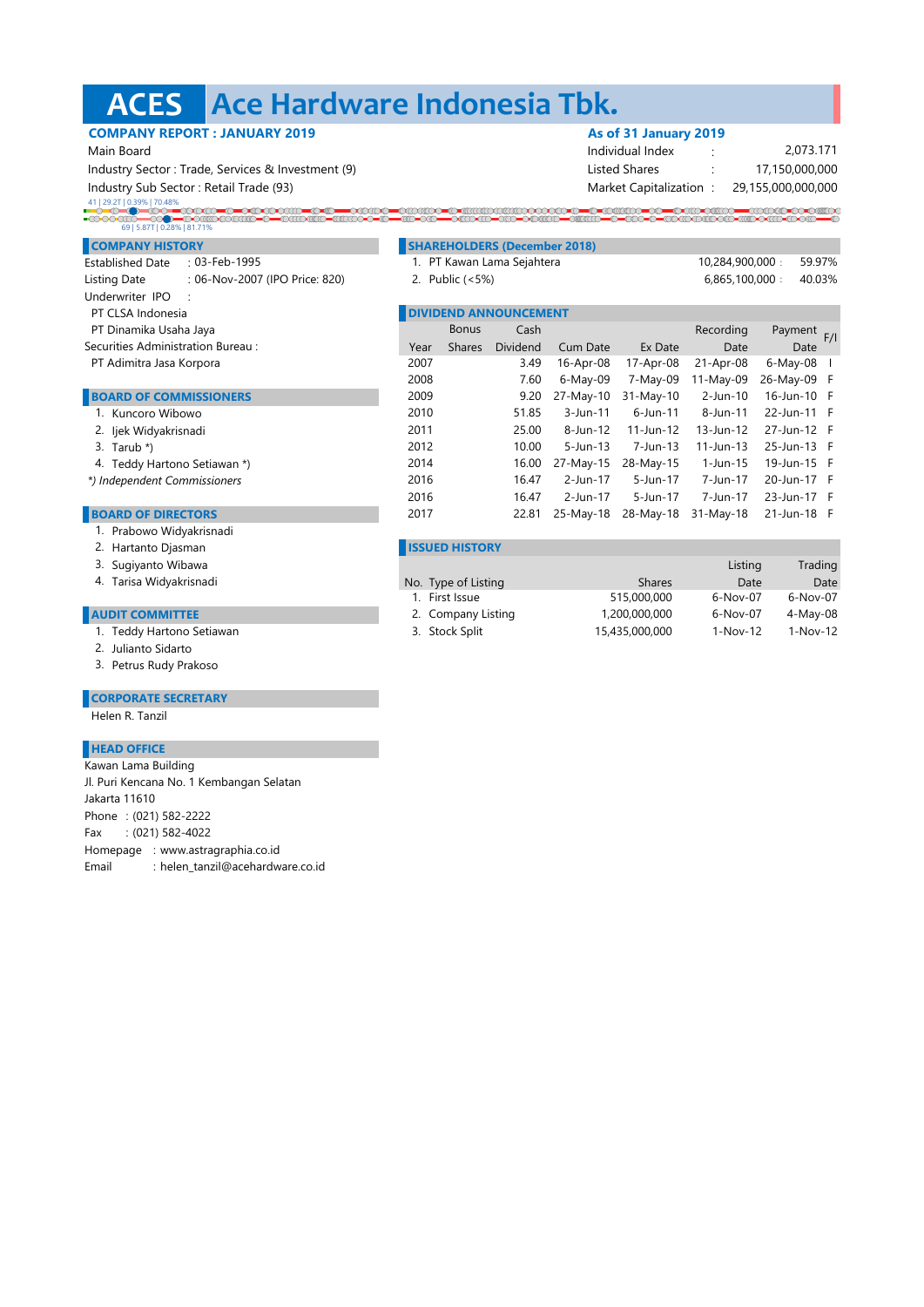# **ACES Ace Hardware Indonesia Tbk.**





| <b>SHARES TRADED</b>                    | 2015  | 2016  | 2017  | 2018  | <b>Jan-19</b> |  |  |
|-----------------------------------------|-------|-------|-------|-------|---------------|--|--|
| Volume (Million Sh.)                    | 5,697 | 3,248 | 4,763 | 3,843 | 636           |  |  |
| Value (Billion Rp)                      | 3,993 | 2,848 | 4,930 | 5,193 | 1,080         |  |  |
| Frequency (Thou. X)                     | 210   | 201   | 308   | 354   | 63            |  |  |
| Days                                    | 244   | 246   | 238   | 240   | 22            |  |  |
| Price (Rupiah)                          |       |       |       |       |               |  |  |
| High                                    | 855   | 1.040 | 1.425 | 1.615 | 1,835         |  |  |
| Low                                     | 490   | 730   | 720   | 1,125 | 1,490         |  |  |
| Close                                   | 825   | 835   | 1,155 | 1,490 | 1,700         |  |  |
| $Close*$                                | 825   | 835   | 1.155 | 1.490 | 1,700         |  |  |
| PER(X)                                  | 24.05 | 22.55 | 28.22 | 27.48 | 31.36         |  |  |
| PER Industry (X)                        | 14.53 | 19.07 | 17.44 | 5.25  | 6.49          |  |  |
| PBV (X)                                 | 5.38  | 5.05  | 6.01  | 6.68  | 7.62          |  |  |
| * Adjusted price after corporate action |       |       |       |       |               |  |  |

|                      | <b>TRADING ACTIVITIES</b> |       |        |        |         |                          |     |
|----------------------|---------------------------|-------|--------|--------|---------|--------------------------|-----|
| <b>Closing Price</b> |                           | Freq. | Volume | Value  |         |                          |     |
| Month                | High                      | Low   | Close  | (X)    |         | (Thou. Sh.) (Million Rp) | VeQ |
| Jan-15               | 815                       | 675   | 740    | 29,032 | 753,951 | 564,195                  | 21  |
| Feb-15               | 855                       | 740   | 845    | 18,434 | 612,320 | 479,746                  | 19  |
| Mar-15               | 850                       | 695   | 735    | 18,734 | 379,727 | 291,686                  | 22  |
| Apr-15               | 740                       | 635   | 645    | 20,405 | 901,930 | 619,672                  | 21  |
| May-15               | 710                       | 635   | 690    | 12,076 | 434,709 | 293,725                  | 19  |
| Jun-15               | 690                       | 600   | 645    | 15,705 | 461,497 | 299,353                  | 21  |
| Jul-15               | 690                       | 620   | 640    | 11,392 | 174,797 | 112,133                  | 19  |
| Aug-15               | 650                       | 490   | 595    | 12,023 | 394,920 | 244,416                  | 20  |
| $Sep-15$             | 585                       | 490   | 505    | 13,786 | 270,591 | 145,163                  | 21  |
| Oct-15               | 720                       | 495   | 670    | 20,818 | 499,046 | 314,313                  | 21  |
| <b>Nov-15</b>        | 815                       | 645   | 765    | 24,210 | 429,178 | 324,017                  | 21  |
| Dec-15               | 835                       | 730   | 825    | 13,369 | 383,866 | 304,903                  | 19  |
|                      |                           |       |        |        |         |                          |     |
| Jan-16               | 820                       | 730   | 800    | 12,295 | 250,112 | 194,291                  | 20  |
| Feb-16               | 920                       | 770   | 915    | 13,924 | 334,486 | 289,511                  | 20  |
| Mar-16               | 975                       | 800   | 895    | 27,076 | 348,454 | 305,527                  | 21  |
| Apr-16               | 940                       | 815   | 925    | 19,757 | 244,397 | 212,415                  | 21  |
| May-16               | 940                       | 830   | 830    | 18,947 | 217,951 | 193,207                  | 20  |
| Jun-16               | 940                       | 830   | 925    | 14,272 | 217,992 | 196,059                  | 22  |
| Jul-16               | 1,040                     | 930   | 970    | 16,929 | 170,258 | 166,209                  | 16  |
| Aug-16               | 1,015                     | 925   | 1,000  | 21,660 | 273,459 | 263,261                  | 22  |
| $Sep-16$             | 1,000                     | 870   | 875    | 13,513 | 154,599 | 143,337                  | 21  |
| Oct-16               | 900                       | 810   | 855    | 15,221 | 328,463 | 281,297                  | 21  |
| Nov-16               | 915                       | 755   | 865    | 15,614 | 259,501 | 222,277                  | 22  |
| Dec-16               | 905                       | 755   | 835    | 11,815 | 448,764 | 380,946                  | 20  |
|                      |                           |       |        |        |         |                          |     |
| Jan-17               | 835                       | 720   | 745    | 25,161 | 255,730 | 193,331                  | 21  |
| Feb-17               | 810                       | 740   | 770    | 18,929 | 330,835 | 255,021                  | 19  |
| Mar-17               | 865                       | 745   | 825    | 21,379 | 285,467 | 225,427                  | 22  |
| Apr-17               | 965                       | 825   | 935    | 15,836 | 454,138 | 419,416                  | 17  |
| May-17               | 1,055                     | 900   | 1,055  | 20,260 | 518,684 | 506,405                  | 20  |
| Jun-17               | 1,110                     | 950   | 1,060  | 18,638 | 429,948 | 446,186                  | 15  |
| Jul-17               | 1,185                     | 1,000 | 1,110  | 25,273 | 581,892 | 640,875                  | 21  |
| Aug-17               | 1,125                     | 1,005 | 1,090  | 23,993 | 381,573 | 408,715                  | 22  |
| Sep-17               | 1,280                     | 1,045 | 1,215  | 24,707 | 391,466 | 436,628                  | 19  |
| Oct-17               | 1,425                     | 1,200 | 1,255  | 40,590 | 492,522 | 635,369                  | 22  |
| <b>Nov-17</b>        | 1,315                     | 1,100 | 1,190  | 43,041 | 421,934 | 509,308                  | 22  |
| Dec-17               | 1,250                     | 1,105 | 1,155  | 30,525 | 219,223 | 253,628                  | 18  |
| Jan-18               | 1,375                     | 1,140 | 1,350  | 38,834 | 321,663 | 407,071                  | 22  |
| Feb-18               | 1,385                     | 1,250 | 1,330  | 27,382 | 238,988 | 318,073                  | 19  |
| Mar-18               | 1,430                     | 1,255 | 1,330  | 25,096 | 232,925 | 310,974                  | 21  |
| Apr-18               | 1,410                     | 1,210 | 1,300  | 22,307 | 186,538 | 249,430                  | 21  |
| May-18               | 1,315                     | 1,125 | 1,250  | 27,375 | 329,421 | 410,446                  | 20  |
| Jun-18               |                           | 1,210 | 1,270  | 18,574 | 238,273 | 307,138                  | 13  |
| Jul-18               | 1,360<br>1,375            | 1,225 | 1,310  | 18,329 | 227,007 | 295,109                  | 22  |
| Aug-18               | 1,500                     | 1,215 | 1,360  | 44,734 | 554,973 | 753,752                  | 21  |
| Sep-18               | 1,560                     | 1,200 | 1,440  | 26,788 | 351,722 | 473,946                  | 19  |
| Oct-18               | 1,445                     | 1,295 | 1,370  | 31,670 | 483,832 | 666,353                  | 23  |
| Nov-18               | 1,615                     | 1,370 | 1,615  | 33,264 | 391,265 | 565,867                  | 21  |
| Dec-18               | 1,615                     | 1,450 | 1,490  | 39,365 | 285,938 | 434,425                  | 18  |
|                      |                           |       |        |        |         |                          |     |
| Jan-19               | 1,835                     | 1,490 | 1,700  | 62,770 | 636,234 | 1,080,203                | 22  |